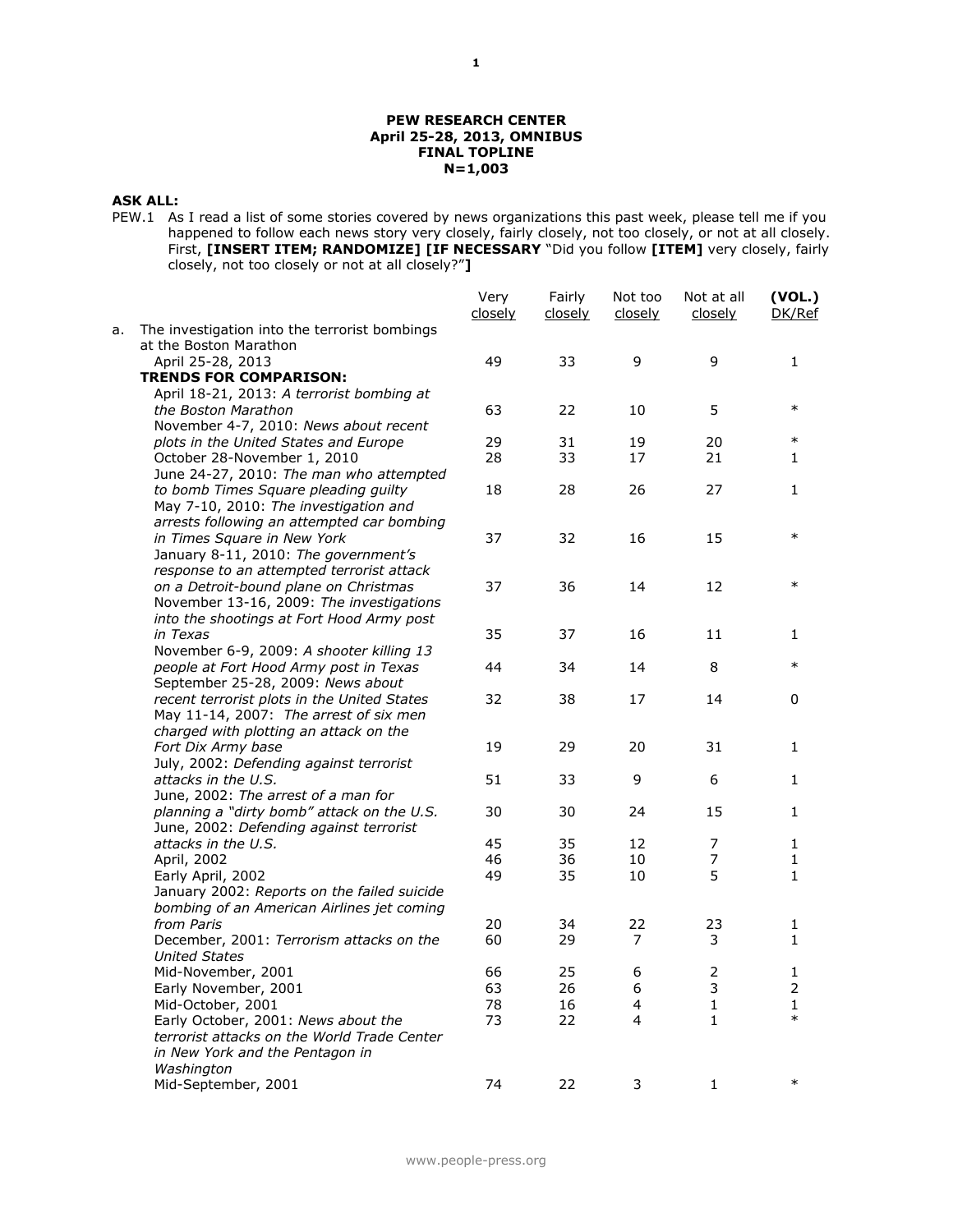## **PEW.1 CONTINUED…**

|    |                                                                          | Very<br>closely | Fairly<br><u>closely</u> | Not too<br><u>closely</u> | Not at all<br>closely | (VOL.)<br>DK/Ref |
|----|--------------------------------------------------------------------------|-----------------|--------------------------|---------------------------|-----------------------|------------------|
|    | January, 2000: The recent arrests of<br>suspected terrorists in the U.S. | 23              | 36                       | 23                        | 17                    | 1                |
| b. | Debate over immigration policy in the U.S.                               |                 |                          |                           |                       |                  |
|    | April 25-28, 2013                                                        | 19              | 25                       | 24                        | 32                    | $\ast$           |
|    | April 18-21, 2013                                                        | 21              | 22                       | 25                        | 31                    | 1                |
|    | April 4-7, 2013                                                          | 23              | 22                       | 22                        | 32                    | $\ast$           |
|    | <b>TRENDS FOR COMPARISON:</b>                                            |                 |                          |                           |                       |                  |
|    | January 31-February 3, 2013: Debate in                                   |                 |                          |                           |                       |                  |
|    | Washington over immigration policy                                       | 23              | 25                       | 22                        | 29                    | 1                |
|    | June 28-July 1, 2012: The Supreme Court                                  |                 |                          |                           |                       |                  |
|    | decision on Arizona's immigration law                                    | 29              | 21                       | 19                        | 30                    | 1                |
|    | April 26-29, 2012: The issue of                                          |                 |                          |                           |                       |                  |
|    | immigration                                                              | 21              | 24                       | 26                        | 27                    | 1                |
|    | May 12-15, 2011                                                          | 18              | 22                       | 27                        | 32                    | 1                |
|    | September 2-6, 2010                                                      | 30              | 31                       | 19                        | 20                    | $\mathbf{1}$     |
|    | August 12-15, 2010                                                       | 27              | 31                       | 19                        | 21                    | 1                |
|    | July 29-August 1, 2010: A court ruling that                              |                 |                          |                           |                       |                  |
|    | stops most of Arizona's immigration law                                  |                 |                          |                           |                       |                  |
|    | from going into effect                                                   | 40              | 32                       | 17                        | 10                    | 1                |
|    | July 8-11, 2010: The U.S. Justice                                        |                 |                          |                           |                       |                  |
|    | Department challenging the legality of                                   |                 |                          |                           |                       |                  |
|    | Arizona's recent immigration law                                         | 30              | 27                       | 19                        | 23                    | 1                |
|    | July 1-5, 2010: The issue of immigration                                 | 34              | 30                       | 20                        | 14                    | 1                |
|    | May 7-10, 2010: A new Arizona law that                                   |                 |                          |                           |                       |                  |
|    | gives police more authority to question                                  |                 |                          |                           |                       |                  |
|    | people they suspect might be illegal                                     |                 |                          |                           |                       |                  |
|    | immigrants                                                               | 38              | 27                       | 13                        | 21                    | 1                |
|    | April 30-May 3, 2010                                                     | 36              | 31                       | 13                        | 20                    | $\ast$           |
|    | October 12-15, 2007: The issue of                                        |                 |                          |                           |                       |                  |
|    | immigration                                                              | 23              | 29                       | 19                        | 29                    | $\ast$           |
|    | June 29-July 2, 2007: The debate in                                      |                 |                          |                           |                       |                  |
|    | Congress over new immigration policy                                     | 26              | 30                       | 21                        | 23                    | $\ast$           |
|    | June 22-25, 2007                                                         | 24              | 28                       | 22                        | 26                    | $\ast$           |
|    | June 15-18, 2007                                                         | 22              | 32                       | 21                        | 25                    | $\ast$           |
|    | June 8-11, 2007                                                          | 24              | 29                       | 20                        | 26                    | 1                |
|    | May 24-27, 2007                                                          | 27              | 31                       | 22                        | 19                    | 1                |
|    | April 12-16, 2007: The issue of                                          |                 |                          |                           |                       |                  |
|    | immigration                                                              | 21              | 29                       | 24                        | 26                    | $\ast$           |
|    | August, 2006                                                             | 34              | 40                       | 16                        | 9                     | 1                |
|    | June, 2006                                                               | 36              | 41                       | 15                        | $\boldsymbol{7}$      | 1                |
|    | May, 2006                                                                | 44              | 33                       | 13                        | 9                     | 1                |
|    | April, 2006                                                              | 39              | 34                       | 16                        | 10                    | 1                |
|    | December, 1994: Passage of Proposition                                   |                 |                          |                           |                       |                  |
|    | 187, the California law that bars education,                             |                 |                          |                           |                       |                  |
|    | health and welfare benefits from illegal                                 |                 |                          |                           |                       |                  |
|    | immigrants and their children                                            | 26              | 32                       | 22                        | 20                    | $\ast$           |
|    |                                                                          |                 |                          |                           |                       |                  |
| c. | Flight delays at airports due to the furlough                            |                 |                          |                           |                       |                  |
|    | of air-traffic controllers                                               |                 |                          |                           |                       |                  |
|    | April 25-28, 2013                                                        | 15              | 21                       | 24                        | 40                    | $\ast$           |
|    | <b>TREND FOR COMPARISON:</b>                                             |                 |                          |                           |                       |                  |
|    | August 4-7, 2011: The partial shutdown of                                |                 |                          |                           |                       |                  |
|    | the Federal Aviation Administration due to                               |                 |                          |                           |                       |                  |
|    | disagreements in Congress                                                | 17              | 24                       | 22                        | 36                    | 1                |
|    |                                                                          |                 |                          |                           |                       |                  |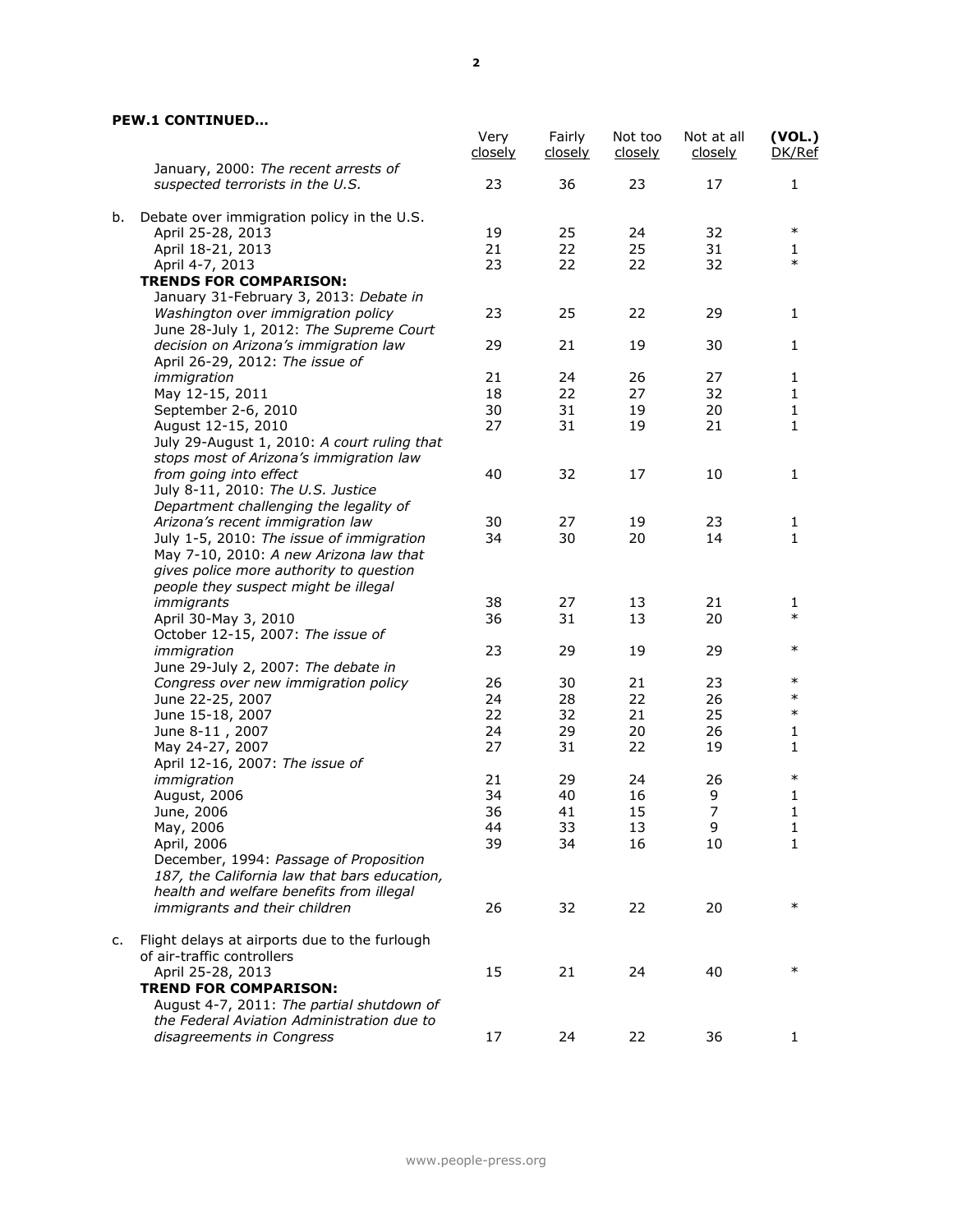## **PEW.1 CONTINUED…**

|    |                                             | Very<br>closely | Fairly<br>closely | Not too<br>closely | Not at all<br>closely | (VOL.)<br>DK/Ref |
|----|---------------------------------------------|-----------------|-------------------|--------------------|-----------------------|------------------|
| d. | Charges that Syria has used chemical        |                 |                   |                    |                       |                  |
|    | weapons against anti-government groups      |                 |                   |                    |                       |                  |
|    | April 25-28, 2013                           | 18              | 25                | 24                 | 33                    | 1                |
|    | <b>TRENDS FOR COMPARISON:</b>               |                 |                   |                    |                       |                  |
|    | March 28-31, 2013: Political violence in    |                 |                   |                    |                       |                  |
|    | Syria                                       | 13              | 22                | 25                 | 40                    | 1                |
|    | December 13-16, 2012                        | 14              | 26                | 26                 | 33                    | 1                |
|    | December 6-9, 2012                          | 19              | 28                | 23                 | 29                    | 1                |
|    | November 29-December 2, 2012                | 15              | 23                | 23                 | 39                    | 1                |
|    | August 16-19, 2012                          | 12              | 24                | 26                 | 37                    | $\overline{2}$   |
|    | July 19-22, 2012                            | 17              | 24                | 23                 | 36                    | 1                |
|    | June 28-July 1, 2012                        | 13              | 19                | 26                 | 42                    | $\ast$           |
|    | June 14-17, 2012                            | 15              | 24                | 21                 | 40                    | $\mathbf{1}$     |
|    | May 31-June 3, 2012                         | 12              | 25                | 25                 | 37                    | $\mathbf{1}$     |
|    | April 12-15, 2012: International efforts to |                 |                   |                    |                       |                  |
|    | stop political violence in Syria            | 14              | 23                | 25                 | 37                    | $\mathbf{1}$     |
|    | April 5-8, 2012                             | 15              | 21                | 27                 | 37                    | $\mathbf{1}$     |
|    | March 15-28, 2012: Political violence in    |                 |                   |                    |                       |                  |
|    | Syria                                       | 16              | 26                | 27                 | 30                    | 1                |
|    | March 8-11, 2012                            | 17              | 23                | 23                 | 37                    | 1                |
|    | February 23-26, 2012                        | 18              | 24                | 21                 | 35                    | $\mathbf{1}$     |
|    | February 9-12, 2012                         | 17              | 23                | 23                 | 36                    | $\ast$           |
|    | January 12-15, 2012                         | 12              | 17                | 26                 | 45                    | 1                |
|    | August 4-7, 2011: Political violence        |                 |                   |                    |                       |                  |
|    | following uprisings in Syria                | 10              | 19                | 26                 | 44                    | $\mathbf{1}$     |
|    | June 2-5, 2011: Anti-government protests    |                 |                   |                    |                       |                  |
|    | and violence in some Middle Eastern         |                 |                   |                    |                       |                  |
|    | countries                                   | 18              | 25                | 25                 | 32                    | $\ast$           |
|    | May 5-8, 2011: Political violence following |                 |                   |                    |                       |                  |
|    | uprisings in Syria                          | 14              | 27                | 30                 | 28                    | $\mathbf{1}$     |
|    | April 28-May 1, 2011: Anti-government       |                 |                   |                    |                       |                  |
|    | protests and violence in some Middle        |                 |                   |                    |                       |                  |
|    | Eastern countries                           | 18              | 29                | 25                 | 27                    | $\mathbf{1}$     |
|    | February 3-6, 2011: Anti-government         |                 |                   |                    |                       |                  |
|    | protests in Egypt and other Middle Eastern  |                 |                   |                    |                       |                  |
|    | countries                                   | 32              | 35                | 16                 | 18                    | $\ast$           |
|    | January 27-30, 2011                         | 17              | 26                | 21                 | 35                    | $\ast$           |
|    |                                             |                 |                   |                    |                       |                  |

## **PEW.2, PEW.4 PREVIOUSLY RELEASED**

## **NO QUESTIONS PEW.3, PEW.5-PEW.7**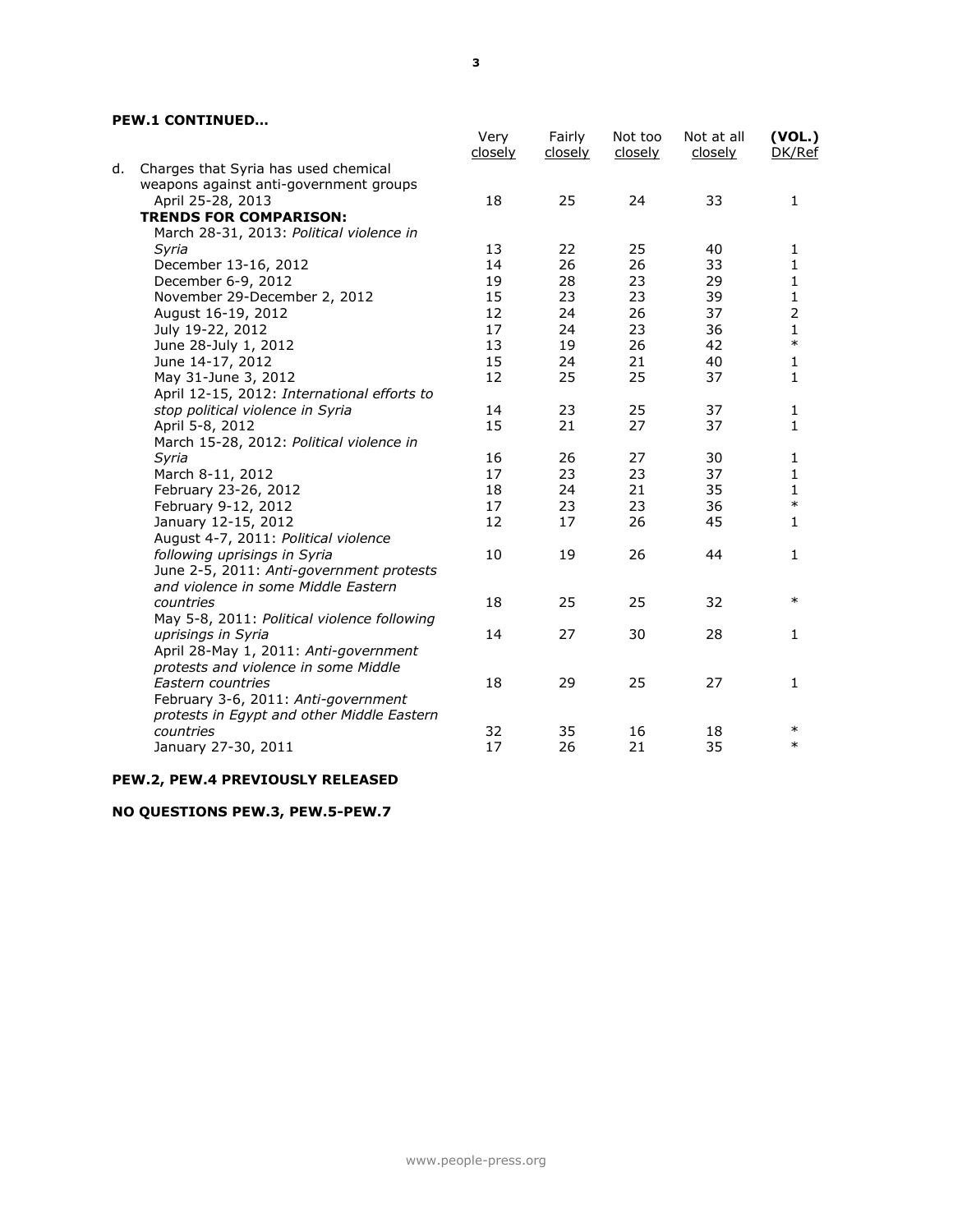## **ASK ALL:**

PEW.8 As you may know, a new immigration bill is currently being debated in Congress. From what you've seen and heard so far, do you favor or oppose this immigration bill?

Apr 25-28

2013

- 33 Favor
- 28 Oppose
- 38 Don't know/Refused **(VOL.)**

# **RANDOMIZE ITEMS PEW.9-PEW.10**

## **ASK ALL:**

And just your impression…

PEW.9 Do you think the immigration bill before Congress would **[RANDOMIZE ITEMS 1 AND 2]**, or not make much of a difference?

## Apr 25-28

2013

- 14 Make the country safer from terrorism
- 13 Make the country less safe from terrorism
- 57 Not make much of a difference
- 16 Don't know/Refused **(VOL.)**

#### **RANDOMIZE ITEMS PEW.9-PEW.10**

#### **ASK ALL:**

PEW.10 Do you think the immigration bill before Congress would **[RANDOMIZE ITEMS 1 AND 2]**, or not make much of a difference?

Apr 25-28

## 2013

- 24 Help the U.S. economy
- 23 Hurt the U.S. economy
- 35 Not make much of a difference
- 17 Don't know/Refused **(VOL.)**

#### **ASK ALL:**

PEW.11 Do you happen to know whether the immigration bill before Congress was introduced by **[READ AND RANDOMIZE]**?

#### Apr 25-28

2013

- 7 A group of Republican senators
- 9 A group of Democratic senators [OR]<br>37 A mix of Republican and Democratic s
- A mix of Republican and Democratic senators
- 47 Don't know/Refused **(VOL.)**

#### **ASK ALL:**

PEW.12 Do you happen to know whether the immigration bill **[READ AND RANDOMIZE]**?

#### Apr 25-28

2013

- 46 Allows unauthorized immigrants to stay in the country while applying for citizenship [OR] Requires unauthorized immigrants to return to their home country before applying for 16 citizenship
- 37 Don't know/Refused **(VOL.)**